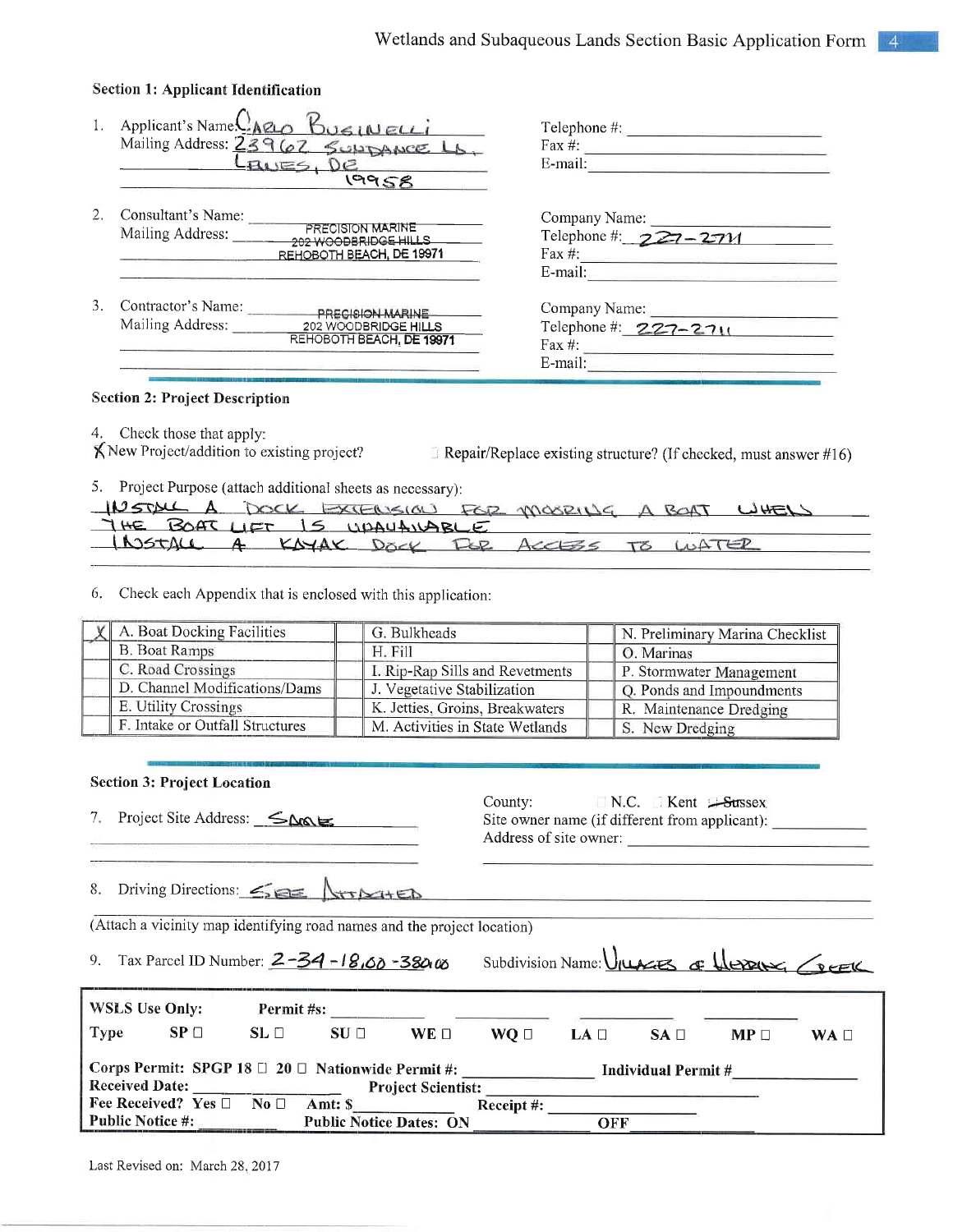

$$
\begin{array}{c|c}\n\hline\n & 30 & 60 \text{ft}\n\end{array}
$$

 $\lesssim$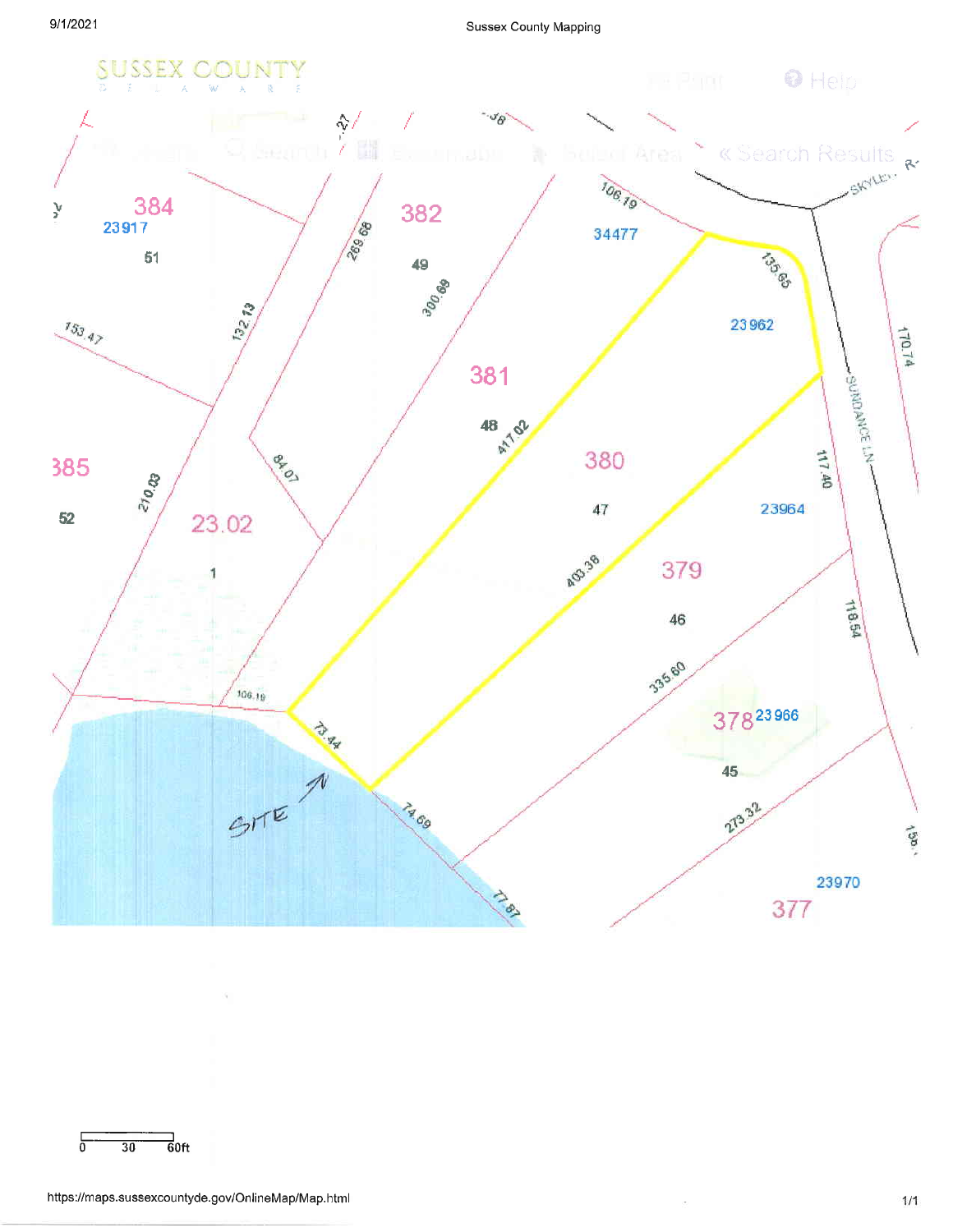

# Dover, DE 19901

## Take DE-9 S to DE-1 S

|    |     |                                                       | 14 min (9.3 mi)  |  |
|----|-----|-------------------------------------------------------|------------------|--|
| T  | 1.  | Head northwest toward Donas Landing Rd                |                  |  |
| ↰  | 2.  | Turn left onto Donas Landing Rd                       | $0.1 \text{ mi}$ |  |
|    |     |                                                       | 1.4 mi           |  |
| Â  | 3.  | Merge onto Savanah Rd                                 |                  |  |
|    |     |                                                       | $0.2$ mi         |  |
|    | 4.  | Turn left onto DE-9 S                                 |                  |  |
|    |     |                                                       | 7.6 mi           |  |
|    |     | Follow DE-1 S to Belltown Rd in Sussex County         |                  |  |
|    |     |                                                       | 31 min (31.8 mi) |  |
| Â  | 5.  | Merge onto DE-1 S                                     |                  |  |
| P  | 6.  |                                                       | 31.7 mi          |  |
|    |     | Sharp right onto U.S. 9 W                             | $0.1$ mi         |  |
|    |     |                                                       |                  |  |
|    |     | Take DE-1D, DE-24 W and Camp Arrowhead Rd to Sundance |                  |  |
| Ln |     |                                                       |                  |  |
|    | 7.  | Turn left onto Belltown Rd                            | 16 min (8.3 mi)  |  |
|    |     |                                                       | 217 ft           |  |
|    | 8.  | Turn left onto DE-1D                                  |                  |  |
|    |     |                                                       | $2.5$ mi         |  |
|    | 9.  | Turn right onto DE-24 W                               |                  |  |
|    |     | 10. Turn left onto Camp Arrowhead Rd                  | $2.2 \text{ mi}$ |  |
|    |     |                                                       | 2.6 mi           |  |
|    | 11. | Turn right onto Skyler Dr                             |                  |  |
|    |     |                                                       | 0.9 mi           |  |
|    | 12. | Turn left onto Sundance Ln                            |                  |  |
|    |     | Destination will be on the right                      |                  |  |
|    |     |                                                       | 118 ft           |  |

# 23962 Sundance Ln

Lewes, DE 19958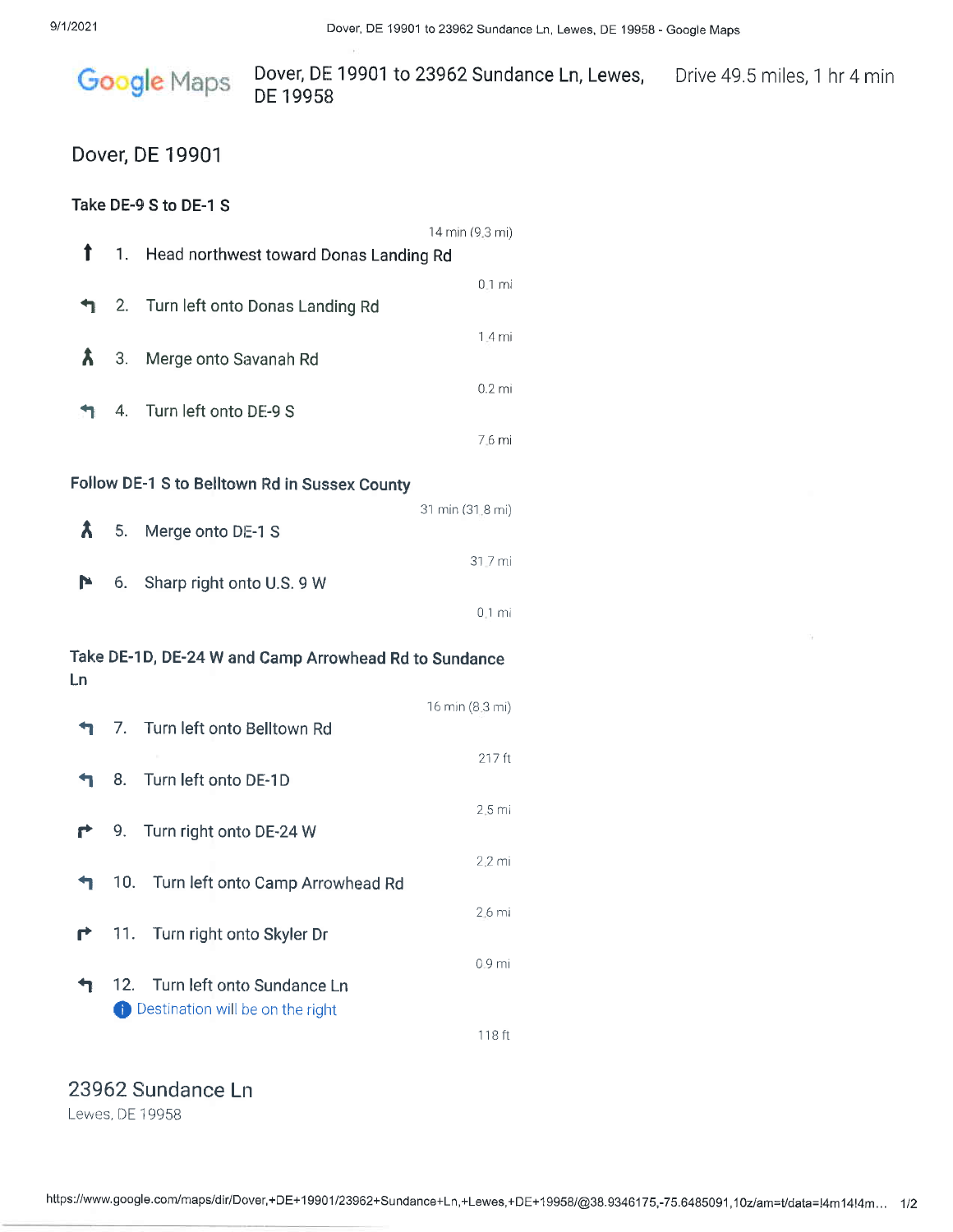| <b>Section 3: Project Location (Continued)</b> |                                                                                                                                                                                                                                                                                                                                                                                                                                                                                                                                                                                                                                                                                                                                                                      |
|------------------------------------------------|----------------------------------------------------------------------------------------------------------------------------------------------------------------------------------------------------------------------------------------------------------------------------------------------------------------------------------------------------------------------------------------------------------------------------------------------------------------------------------------------------------------------------------------------------------------------------------------------------------------------------------------------------------------------------------------------------------------------------------------------------------------------|
|                                                | 10. Name of waterbody at Project Location: $\sqrt{\frac{ \mathbf{P}\mathbf{P}\mathbf{P}(\mathbf{Q}) }{ \mathbf{P}\mathbf{P}(\mathbf{Q}) }}$ waterbody is a tributary to: $\sqrt{\frac{ \mathbf{Q}\mathbf{Q}\mathbf{Q}\mathbf{Q} }{ \mathbf{Q}\mathbf{Q} }}$                                                                                                                                                                                                                                                                                                                                                                                                                                                                                                          |
| 11. Is the waterbody:                          | Tidal Non-tidal<br>Waterbody width at mean low or ordinary high water                                                                                                                                                                                                                                                                                                                                                                                                                                                                                                                                                                                                                                                                                                |
| 12. Is the project:                            | $\sim$ On public subaqueous lands?<br>$\Box$ On private subaqueous lands?*<br>In State-regulated wetlands?<br>In Federally-regulated wetlands?                                                                                                                                                                                                                                                                                                                                                                                                                                                                                                                                                                                                                       |
|                                                | *If the project is on private subaqueous lands, provide the name of the subaqueous lands owner:                                                                                                                                                                                                                                                                                                                                                                                                                                                                                                                                                                                                                                                                      |
|                                                | (Written permission from the private subaqueous lands owner must be included with this application)                                                                                                                                                                                                                                                                                                                                                                                                                                                                                                                                                                                                                                                                  |
| 13. Present Zoning:                            | Agricultural Residential<br>Commercial<br>Industrial<br><b>Other</b>                                                                                                                                                                                                                                                                                                                                                                                                                                                                                                                                                                                                                                                                                                 |
| <b>Section 4: Miscellaneous</b>                |                                                                                                                                                                                                                                                                                                                                                                                                                                                                                                                                                                                                                                                                                                                                                                      |
|                                                | 14. A. List the names and complete mailing addresses of the immediately adjoining property owners on all sides of the<br>project (attach additional sheets as necessary):                                                                                                                                                                                                                                                                                                                                                                                                                                                                                                                                                                                            |
| SEE ATTACHED                                   | LIST<br><u> 2000 - 2000 - 2000 - 2000 - 2000 - 2000 - 2000 - 2000 - 2000 - 2000 - 2000 - 2000 - 2000 - 2000 - 2000 - 200</u><br><u> 1989 - Jan James James Jan James James James James James James James James James James James James James Jam</u>                                                                                                                                                                                                                                                                                                                                                                                                                                                                                                                 |
|                                                | B. For wetlands and marina projects, list the names and complete mailing addresses of property owners within a 1,000<br>foot radius of the project (attach additional sheets as necessary):<br><u> 1988 - Jan Storman, Amerikaansk fersk fersk ferske fan de ferske ferske ferske fan de ferske ferske ferske fer</u><br>15. Provide the names of DNREC and/or Army Corps of Engineers representatives whom you have discussed the project with:<br><b>PERMIT AND PROPERTY AND INCOME.</b><br>A. Have you had a State Jurisdictional Determination performed on the property?<br>$\Box$ Yes<br>$\mathbb{Z}$ No<br>B. Has the project been reviewed in a monthly Joint Permit Processing Meeting?<br>Yes<br>$\bigwedge$<br>*If yes, what was the date of the meeting? |
| $51 - 384/09$ T3                               | 16. Are there existing structures or fill at the project site in subaqueous lands?<br>$Yes$ $\in \mathbb{N}$ o<br>*If yes, provide the permit and/or lease number(s):<br><u> 1980 - Antonio Alemania, mpikambana amin'ny fivondronan-kaominin'i Carlo Barbara ao amin'ny fivondronan-kaominin'i Carlo Barbara ao amin'ny fivondronan-kaominin'i Carlo Barbara ao amin'ny fivondronan-kaominin'i Carlo Bar</u>                                                                                                                                                                                                                                                                                                                                                        |
|                                                | *If no, were structures and/or fill in place prior to 1969?<br>$\Box$ Yes<br>$\Box$ No                                                                                                                                                                                                                                                                                                                                                                                                                                                                                                                                                                                                                                                                               |
| $\sim$ No<br>$\Box$ Pending                    | 17. Have you applied for or obtained a Federal permit from the Army Corps of Engineers?<br><b>Issued</b><br>Denied<br>Date:                                                                                                                                                                                                                                                                                                                                                                                                                                                                                                                                                                                                                                          |
| Type of Permit:                                | Federal Permit or ID #:                                                                                                                                                                                                                                                                                                                                                                                                                                                                                                                                                                                                                                                                                                                                              |
| $\sim$ No<br><b>Pending</b>                    | 18. Have you applied for permits from other Sections within DNREC?<br><b>Sissued</b><br>Denied<br>Date: Permit or ID #:                                                                                                                                                                                                                                                                                                                                                                                                                                                                                                                                                                                                                                              |
| Type of permit (circle all that apply):        | Septic<br>Well<br><b>NPDES</b><br>Storm Water                                                                                                                                                                                                                                                                                                                                                                                                                                                                                                                                                                                                                                                                                                                        |
|                                                | Other:                                                                                                                                                                                                                                                                                                                                                                                                                                                                                                                                                                                                                                                                                                                                                               |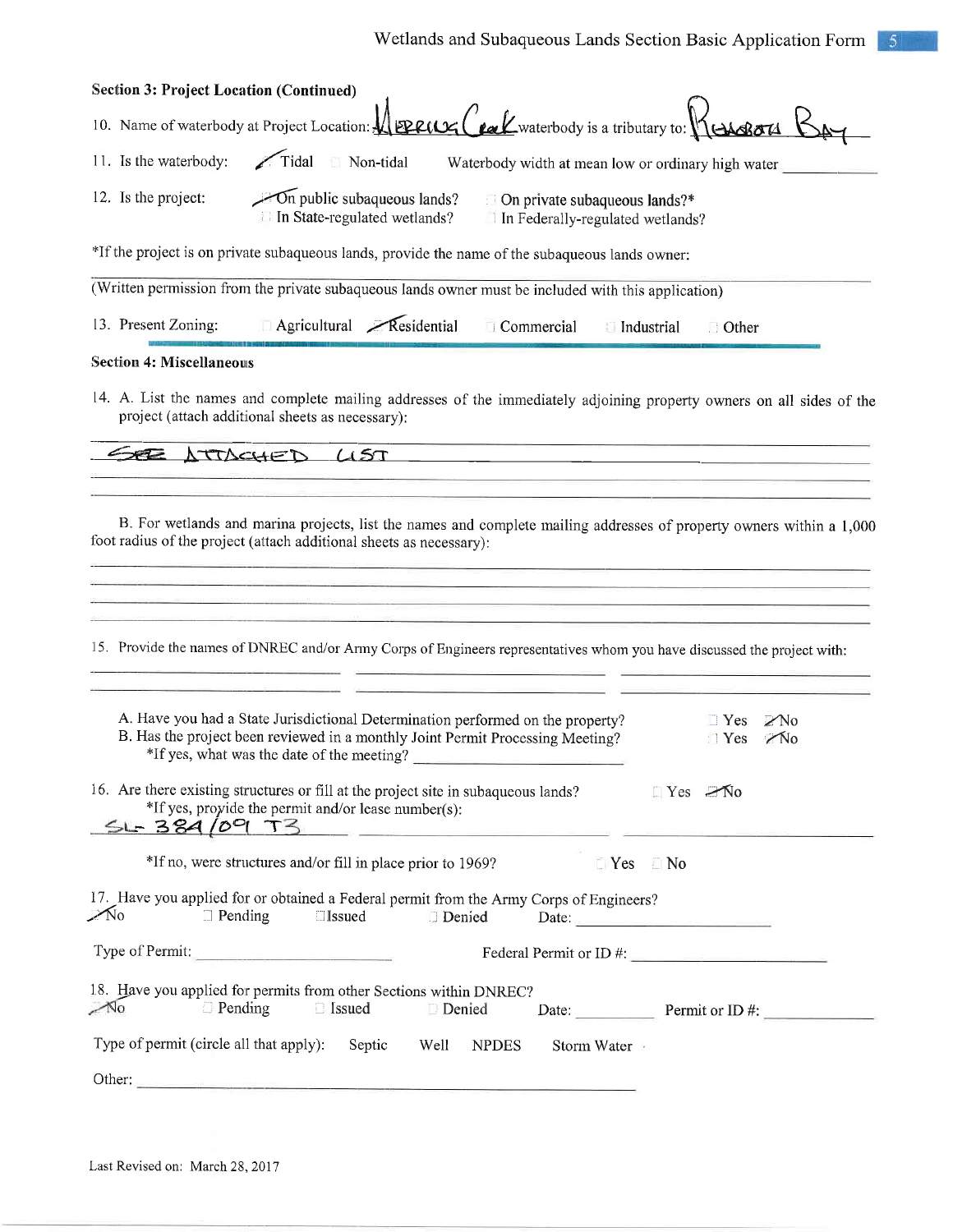# **ADJACENT PROPERTY OWNERS**

# **BUSINELLI PROJECT**

#### **Owner Name** EISENMANN MATTHEW D

Second Owner **COLLEEN K EISENMANN** Name **Mailing Address** 34477 SKYLER DR City **LEWES** 

State DE 19958

| <b>Owner Name</b>      | <b>GOLDMAN EDWARD L</b> |
|------------------------|-------------------------|
| Second Owner<br>Name   | <b>MING JU JUAN</b>     |
| <b>Mailing Address</b> | 23964 SUNDANCE LN       |
| City                   | <b>LEWES</b>            |
| <b>State</b>           | DF                      |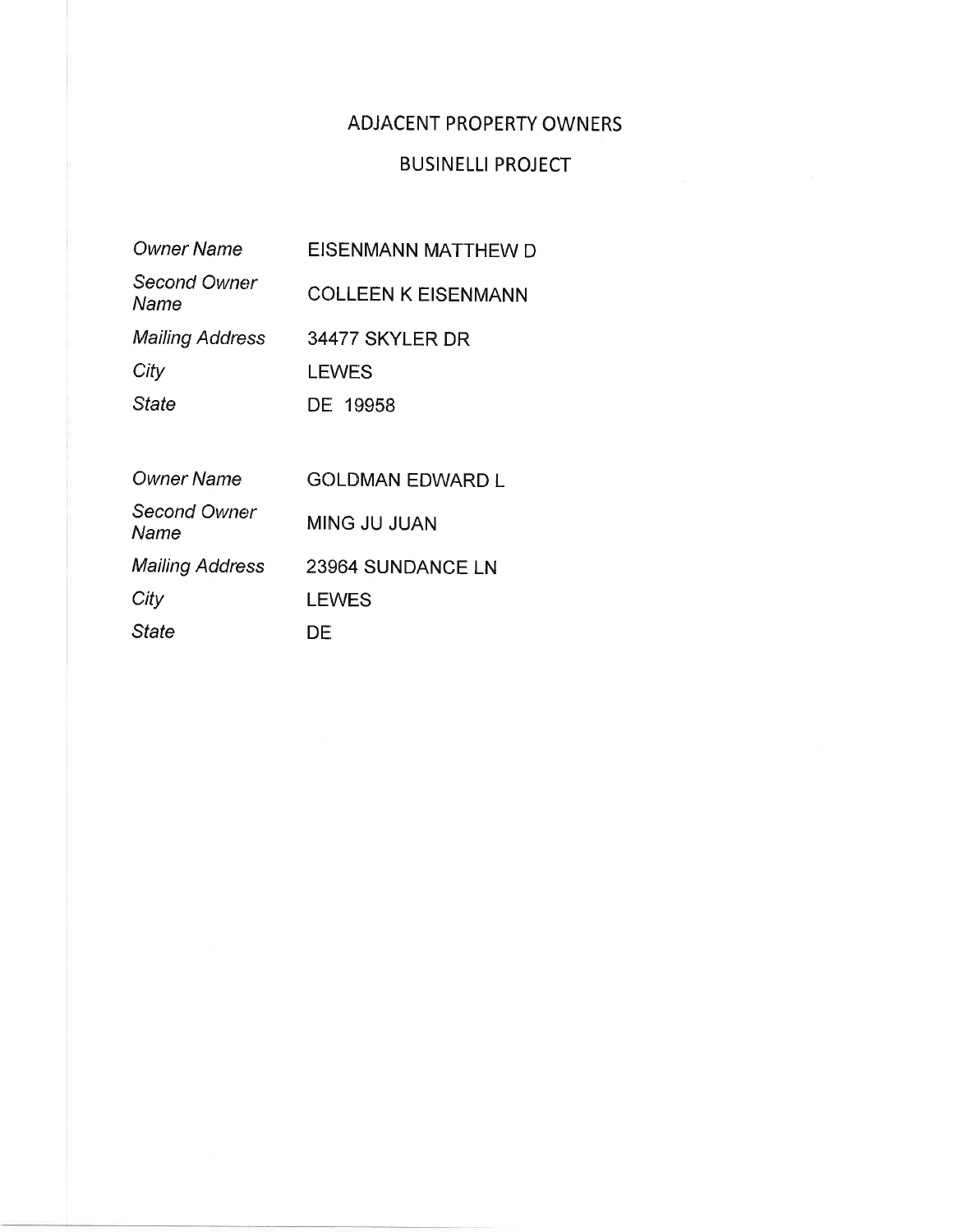Wetlands and Subaqueous Lands Section Basic Application Form

### Section 5: Signature Page

19. Agent Authorization:

If you choose to complete this section, all future correspondence to the Department may be signed by the duly authorized agent. In addition, the agent will become the primary point of contact for all correspondence from the Department.

I do not wish to authorize an agent to act on my behalf

I wish to authorize an agent as indicated below  $\mathbb{R}$ 

202 WOODBRIDGE HILLS Rapic Passiu ELL REHOBOTH BEACH, DE 19971 , hereby designate and authorize (Name of Agent,

to act on my behalf in the processing of this application and to furnish any additional information requested by the Department.

| Authorized Agent's Name: | <b>PRECISION MARINE</b>     |  |  |
|--------------------------|-----------------------------|--|--|
| Mailing Address.         | <b>202 WOODBRIDGE HILLS</b> |  |  |
|                          | -REHOBOTH BEACH, DE 19971   |  |  |

| Telephone # |  |  |
|-------------|--|--|
| Fux #       |  |  |
| E-mail:     |  |  |
|             |  |  |

 $TODE + |24$ 

PRECISION MARINE

20. Agent's Signature:

I hereby certify that the information on this form and on the attached plans are true and accurate to the best of my knowledge. I further understand that the Department may request information in addition to that set forth herein if deemed necessary to appropriately consider this application.

Agent's Signature

21. Applicant's Signature.

I hereby certify that the information on this form and on the attached plans are true and accurate to the best of my knowledge and that I am required to inform the Department of any changes or updates to the information provided in this application further understand that the Department may fequest information in addition to that set forth herein if deemed necessary to appropriately consider this application. I grant permission to authorized Department representatives to enter upon the premises top inspection purposes quring working nours

 $13 - 7$ 

Le. Contractor s'highature:

August 25, JOJ

I hereby certify that the information on this form and on the attached plans are true and accurate to the best of my knowledge. and that I am required to inform the Department of any changes or updates to the information provided in this all ruriner understand that the Department may request information in addition to that set forth herein if deemed necessary to appropriately consider this approached

Contractor<sup>7</sup> Neme

PRECISION INABILITY REHOBOTH BEACH, DE 19971

 $Sone$   $4|21$ 

Last Revised on: News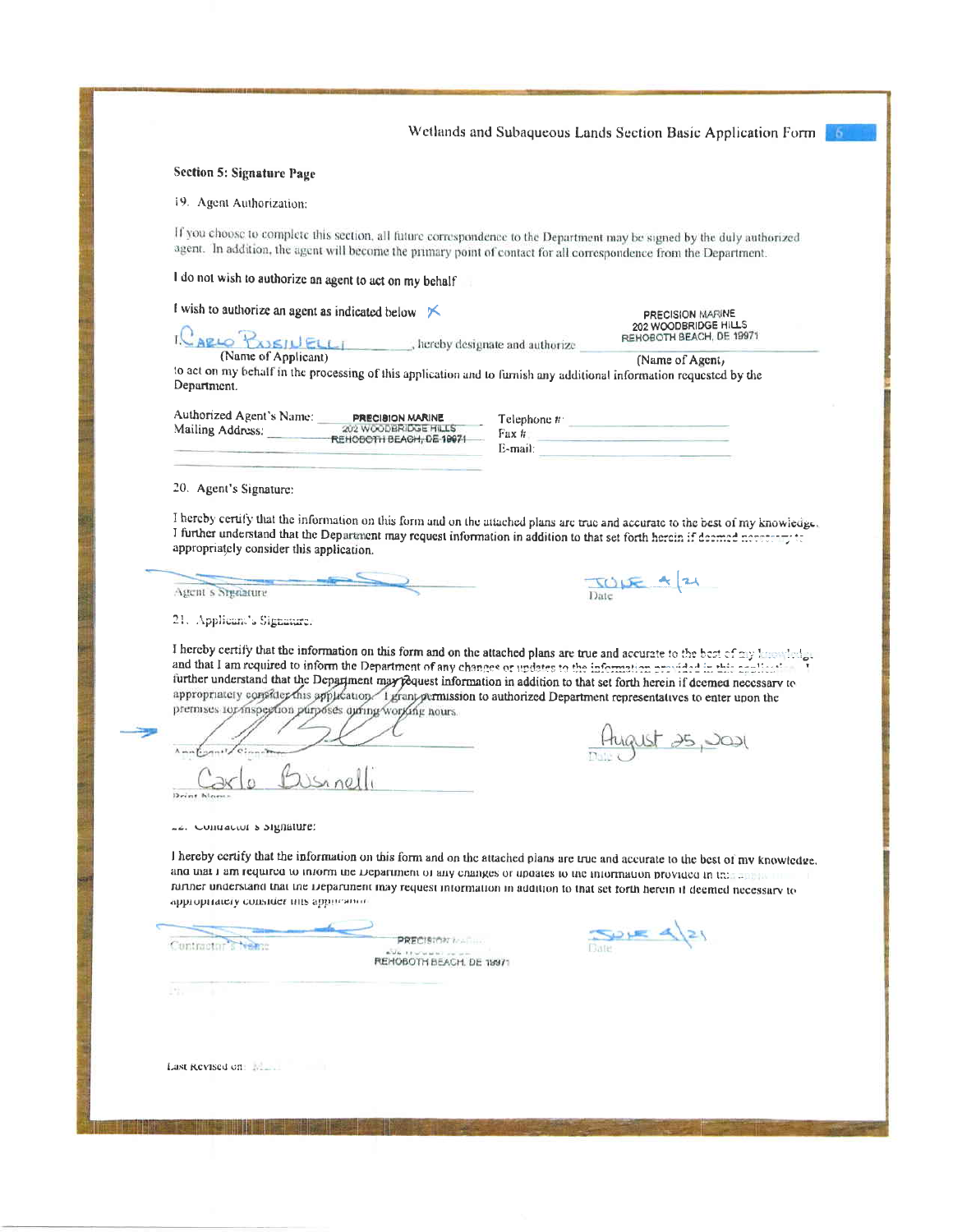### BOAT DOCKING FACILITIES

Any boat docking facility for more than four (4) vessels is considered a marina facility (see definitions and explanations section) and requires the applicant to complete Appendices N and O, and make application to the U. S. Army Corps of Engineers for approval.

Please make sure answers to all of the questions in this appendix correspond with information on the application drawings.

.1. Briefly describe the project. (Attach additional sheets as necessary.)

|                         |                     | <b>PI STIGS INSTITUTE STIGS CONTINUES IN THE STIGS IN THE STIGS IN THE STIGS IN THE ST</b> |                            |           |                            |             |  |
|-------------------------|---------------------|--------------------------------------------------------------------------------------------|----------------------------|-----------|----------------------------|-------------|--|
| <b>Structure Type</b>   | <b>Number</b><br>of |                                                                                            | Dimensions (Channelward of |           | Dimensions (Channelward of |             |  |
|                         | Support             | MHW or OHW)                                                                                |                            | MLW-      | n/a for non-tidal          | or maintain |  |
|                         | Pilings             |                                                                                            |                            | water)    |                            |             |  |
| Dock, Pier, Lift,       |                     | Width                                                                                      | Length                     | Width     | Length                     |             |  |
| gangway                 |                     | ft.                                                                                        | ft.                        | ft.       | ft.                        |             |  |
| DOCK EXTENSION          | 4                   | Cο                                                                                         | 20                         | 6         | $z_{\rm O}$                | WEW         |  |
| FL KNYAK Dall           | $\overline{2}$      |                                                                                            | $\mathcal{Z}_{-}$          | <u>(٥</u> | $\overline{2}$             | $N$ FW      |  |
|                         |                     |                                                                                            |                            |           |                            |             |  |
|                         |                     |                                                                                            |                            |           |                            |             |  |
|                         |                     |                                                                                            |                            |           |                            |             |  |
|                         |                     |                                                                                            |                            |           |                            |             |  |
| Freestanding<br>Pilings | Number              |                                                                                            |                            |           |                            |             |  |
|                         |                     |                                                                                            |                            |           |                            |             |  |

2. Please provide numbers and dimensions as follows:

Mooring Buoy: How many moorings will be installed? What will be used for the anchor(s)? Anchor/Mooring Block Weight Anchor Line Scope (Length or Ratio) Water Depth at Mooring Location

- 3. Approximately how wide is the waterway at this project site?  $\frac{1}{2}$   $\frac{1}{2}$  ft. (measured from MLW to MLW)
- 4. What will be the mean low water depth at the most channelward end of the mooring facility?  $\boxed{2}$  ft.
- 5. What type of material(s) will be used for construction of the mooring facility (e.g. salt treated wood, aluminum, fiberglass floats, etc.) Use of creosote-treated wood is prohibited.  $\Lambda$ ,  $5$  ZZA fay Froats
- 6. Circle any of the following items that are proposed over subaqueous lands: Fish Cleaning Stations/Benches/Ladders/Water Lines/ Satellite/Electric Lines/ Handrails/Other (Describe)

If any of the items are circled above, include their dimensions and location on the application drawings.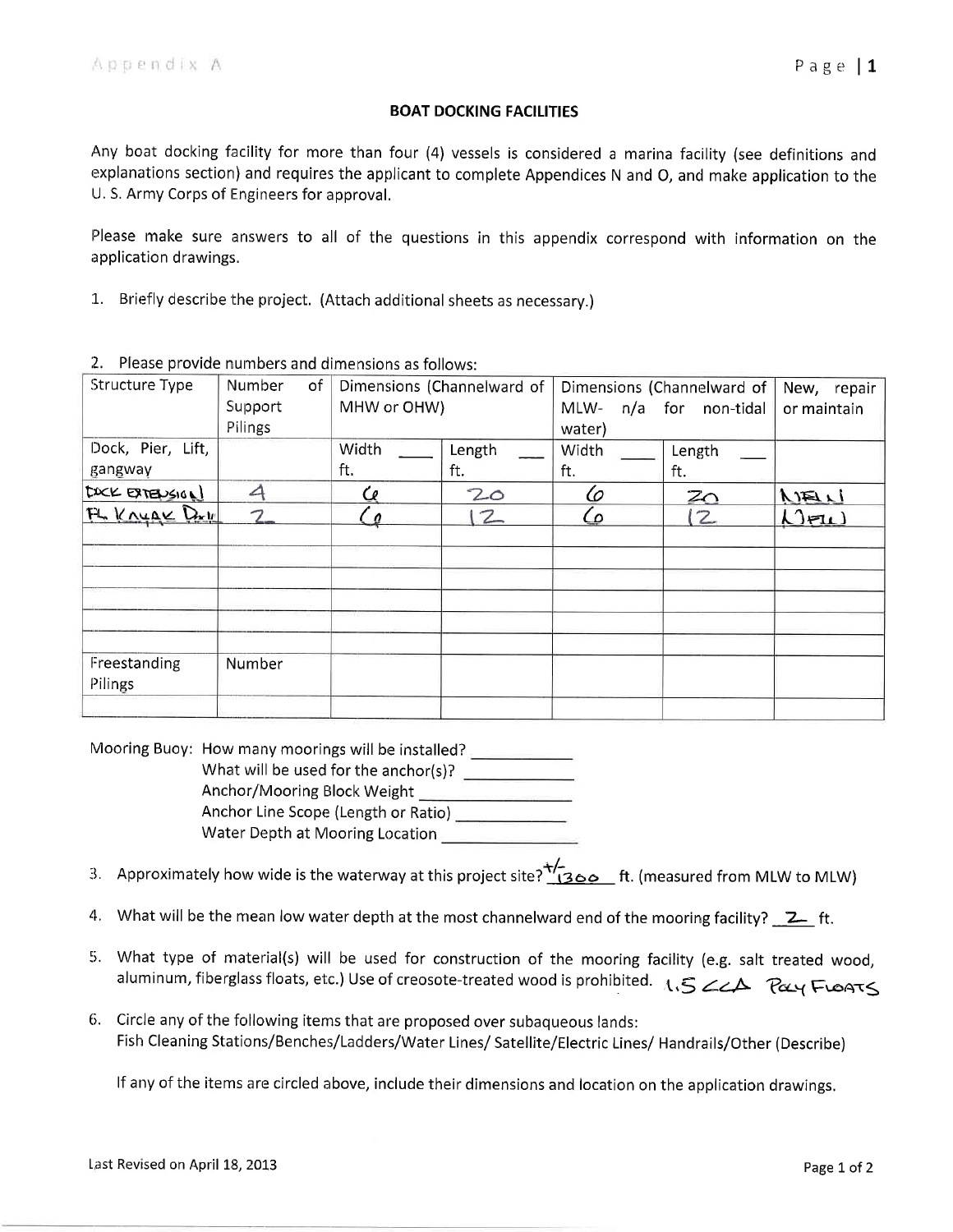- 7. What will be the distance from the most channelward end of the docking facility to the edge of any natural or man-made channel? \_\_\_\_\_\_\_ ft.
- 8. Describe the vessels that will be berthed at the docking facility. Please draw proposed vessel locations on plans and drawings.

| Make/model Portop | length $22$ | width | draft |
|-------------------|-------------|-------|-------|
| Make/model        | length      | width | draft |
| Make/model        | length      | width | draft |
| Make/model        | length      | width | draft |

- 9. Please provide a copy of the current state registration or Coast Guard Certificate of Documentation for each motorized vessel listed above. 01) FLE
- 10. Give the number and type of each Marine Sanitation Device (e.g. MSD III, Portable toilet) that will be used on vessels to be docked at the facility. Now
- 11. Is there currently a residence on the property?  $\mathsf{X}$  Yes No
- 12. Do you plan to reach the boat docking facility from your own upland property?  $\mathcal{X}$  Yes  $\mathcal{Y}$  No If "No", explain your proposed means of access and provide documentation of easement or documentation authorizing access if you intend to cross someone else's property.
- 13. Will any portion of the structure be located in privately owned underwater land (such as a pond or lagoon) owned by someone other than the applicant? \_\_\_\_Yes  $\underline{\mathsf{Y}}$  No. If yes, written permission of the underwater land owner must be provided with this application.
- 14. What is the width of the waterfront property frontage adjacent to subaqueous lands? 73,44 ft. Will any portion of the structure or any vessel be placed within 10 feet of your neighbor's property line? \_\_\_\_\_ Yes \_\_\_\_<u>X</u>\_\_ No If yes, a letter of no objection from the adjacent property owner must be included with this application.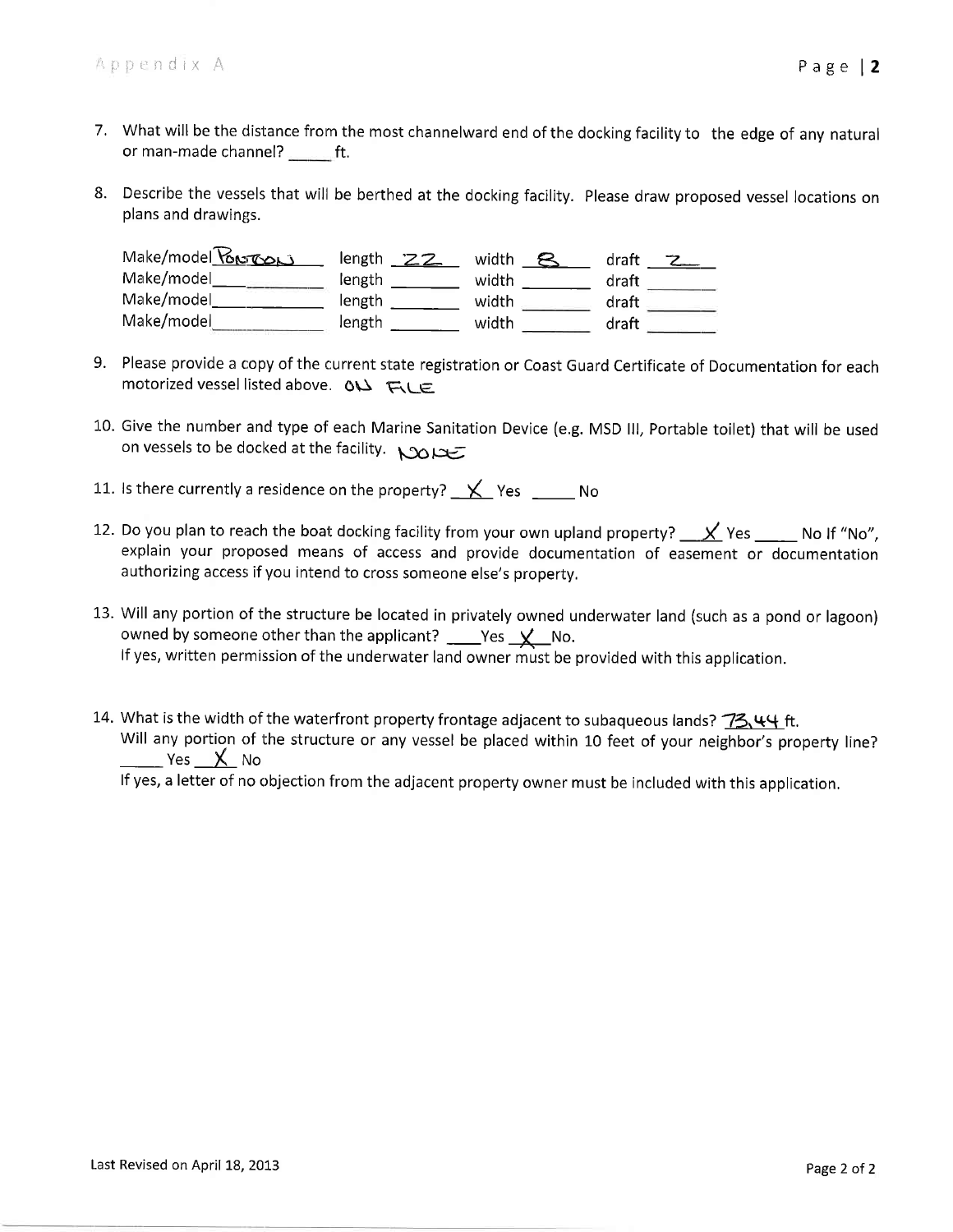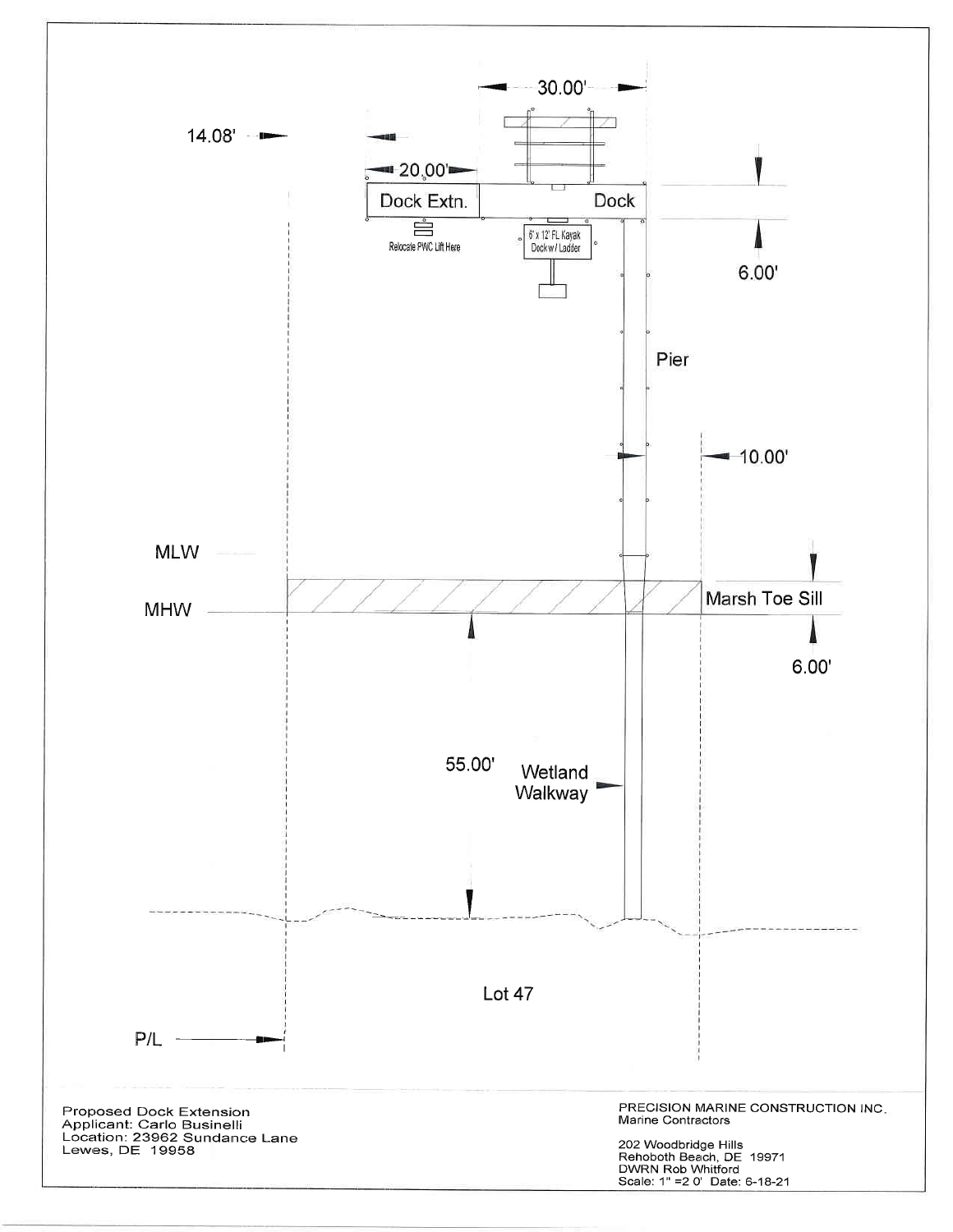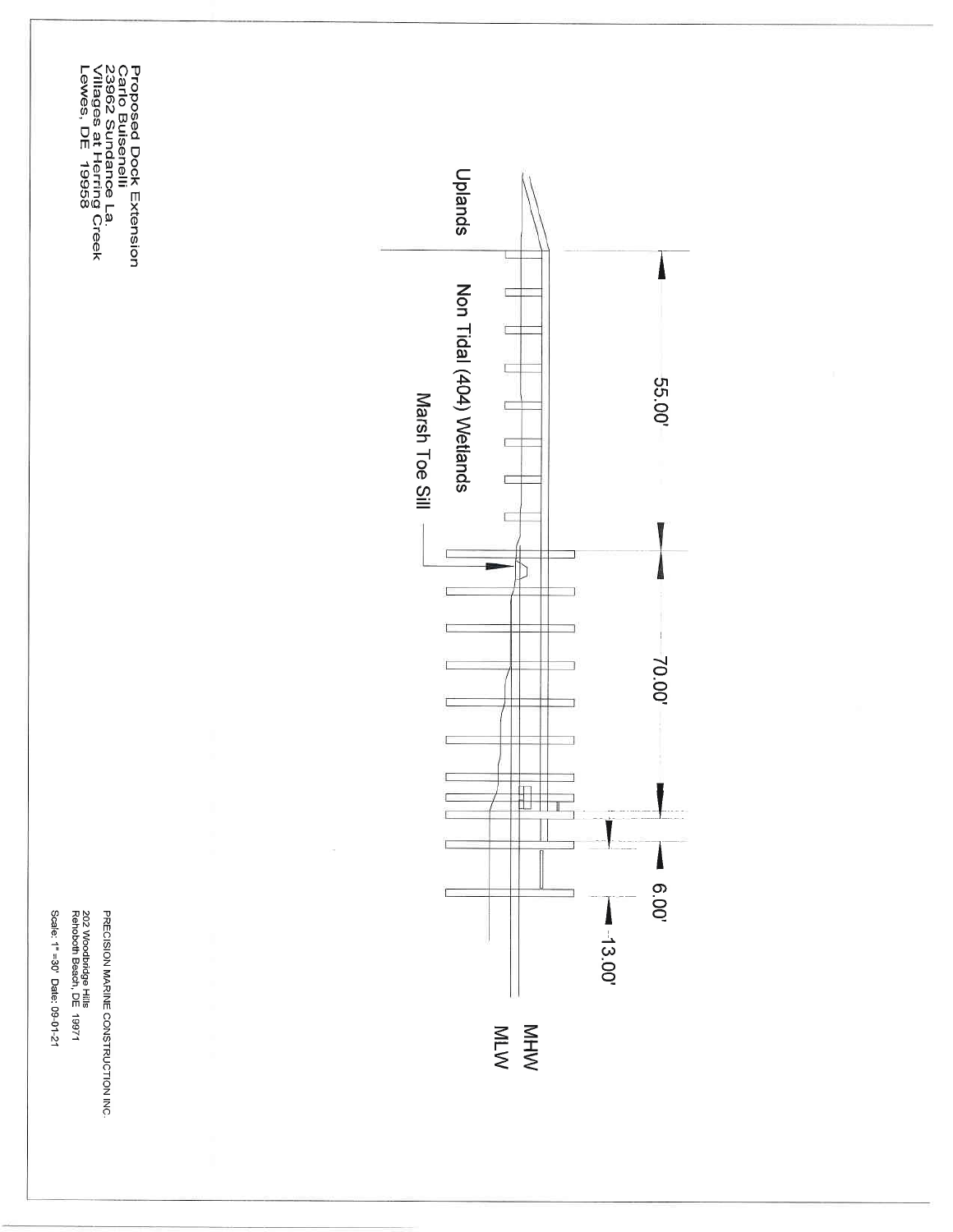RETURN TO: Carlo Businelli Teresita C. Businelli 17 Trouville Drive Parsippany. NJ 07054 TAX MAP AND PARCEL #: 2-34-18.00-380.00 PREPARED BY: Moore & Rutt, P.A. 122 W. Market Street P.O. Box 554 Georgetown, DE 19947 File No. 41089/JPS

THIS DEED, made this 2nd day of January, 2018,

### - BETWEEN -

# SHAZIA NOOR, of 177 Case Ridge Road, Dover, DE 19901, party of the first part,

### -AND-

CARLO BUSINELLI and TERESITA C. BUSINELLI, of 17 Trouville Drive, Parsippany, NJ 07054, as tenants by the entirety with rights of survivorship and not as tenants in common, parties of the second part.

WITNESSETH: That the said party of the first part, for and in consideration of the sum of ONE AND 00/100 DOLLARS (\$1.00), lawful money of the United States of America, the exercise the parties of the receipt whereof is hereby acknowledged, hereby grants and conveys unto the parties of the second part, and their heirs and assigns, in fee simple, the following described lands, situate, lying and being in Sussex County, State of Delaware:

ALL THAT CERTAIN LOT, piece or parcel of land, situate, lying and being in Indian River Hundred, Sussex County, State of Delaware, being known as LOT 47, THE VILLAGES AT HERRING CREEK, as shown on a plot prepared by Meridian Architects & Engineers, filed fur record February 1, 2005 in Plot Book 91, at pages 3-7, being more particularly bound and described in accordance with a survey prepared by Wingate & Eschenbach, LLC, Registered Surveyors, Rehoboth Beach, DE, dated March 16, 2012, as more fully appears as follows, to wit:

BEGINNING a at a rebar at the Southerly terminus of a 25-foot radius curve connecting the south side of Skyler Drive and the Southwesterly side of Sundance Lane; thence proceeding from said point and place of beginning along the said Southwesterly side of Sundance Lane.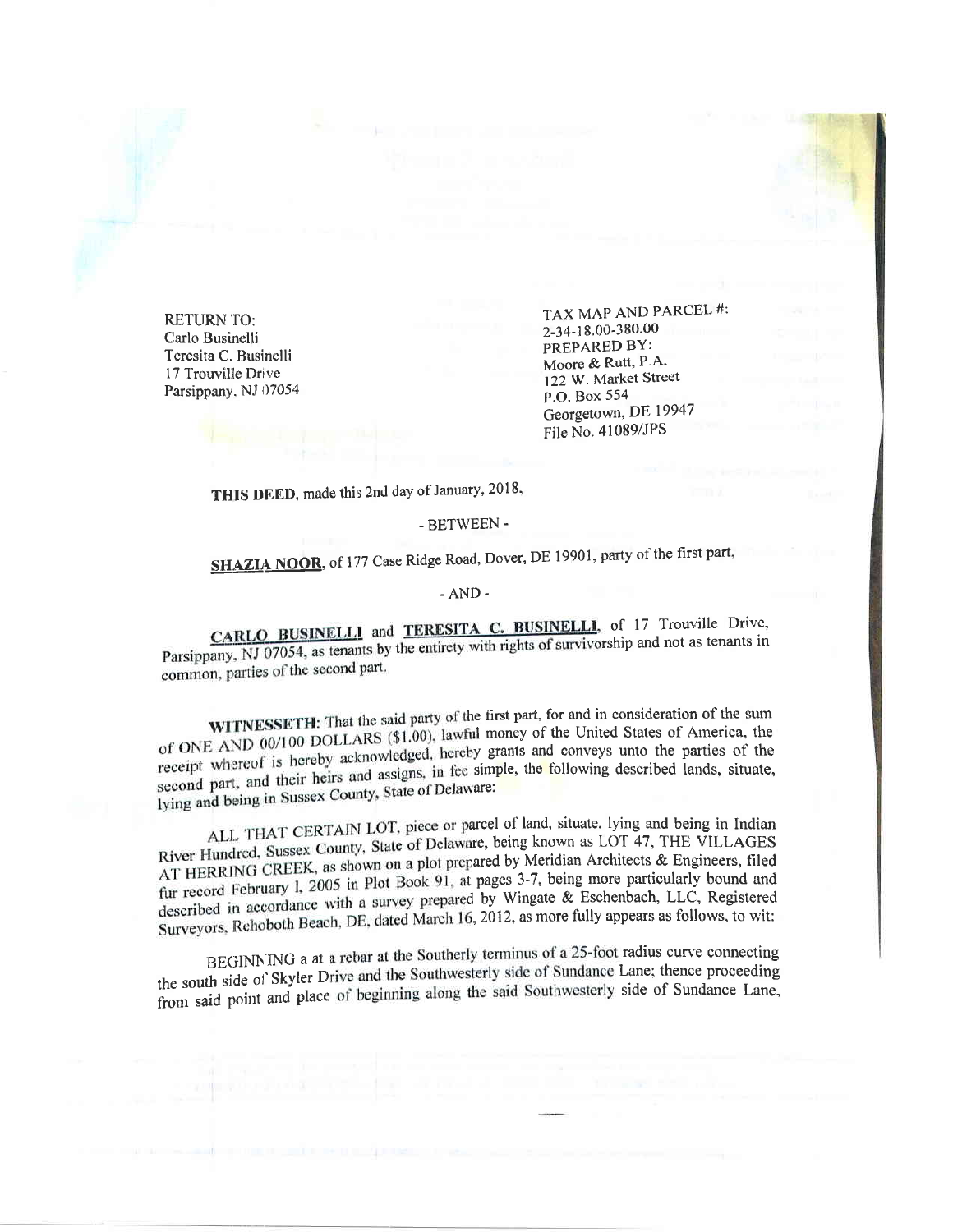South ten degrees, eight minutes, 15 seconds East a distance of 61.98 feet to a rebar in the common property line between this Lot 47 and Lot 46; thence proceeding along the Westerly side of Lot 46 South 46 degrees 55 minutes 53 seconds West a distance of 403.38 feet to a point (passing over a rebar at 433.52 feet); thence turning and running along the Northeasterly side of Herring Creek North 46 degrees 46 minutes 19 seconds West a distance of 73.44 feet to a point in the common boundary line between this Lot 47 and the Easterly side of Lot 48; thence turning and running along the Easterly side of Lot 48 North 41 degrees 07 minutes 42 seconds East a distance of 417.02 feet to a rebar at the South side of Skyler Drive (passing over a set capped rebar at 110.22 feet); thence tunring and running along the Southerly side of Skyler Drive along a 175 foot radius circle curving to the left an arc distance of 41.13 feet to a rebar; thence turning and running along the 25 foot radius circle curving to the left connecting Skyler Drive and Sundance Lane a marked distance of 30.62 feet back to the point and place of beginning and containing therein 40,744 square feet of land (.9353 acres+/-). Said lands contain regulated wetlands where activities with these wetlands may require a permit from the U.S. Army Corp. of Engineers and/or the State of Delaware.

,-

BEING the same property conveyed to Shazia Noor from Thomas C. Goslin III and Mary Ellen Goslin, by deed dated September 25, 2015, and recorded in the Office of the Recorder of Deeds in and for Sussex County, Delaware in Instrument #: 2015-31659, Book 4450, Page 247.

SUBJECT to any and all restrictions, reservations, conditions, easements and agreements of record in the Office of the Recorder of Deeds in and for Sussex County, Delaware.

### REMAINDER OF PAGE INTENTIONALLY LEFT BLANK

**The South Control of the South And South And South And South And South And South And South And South And South**